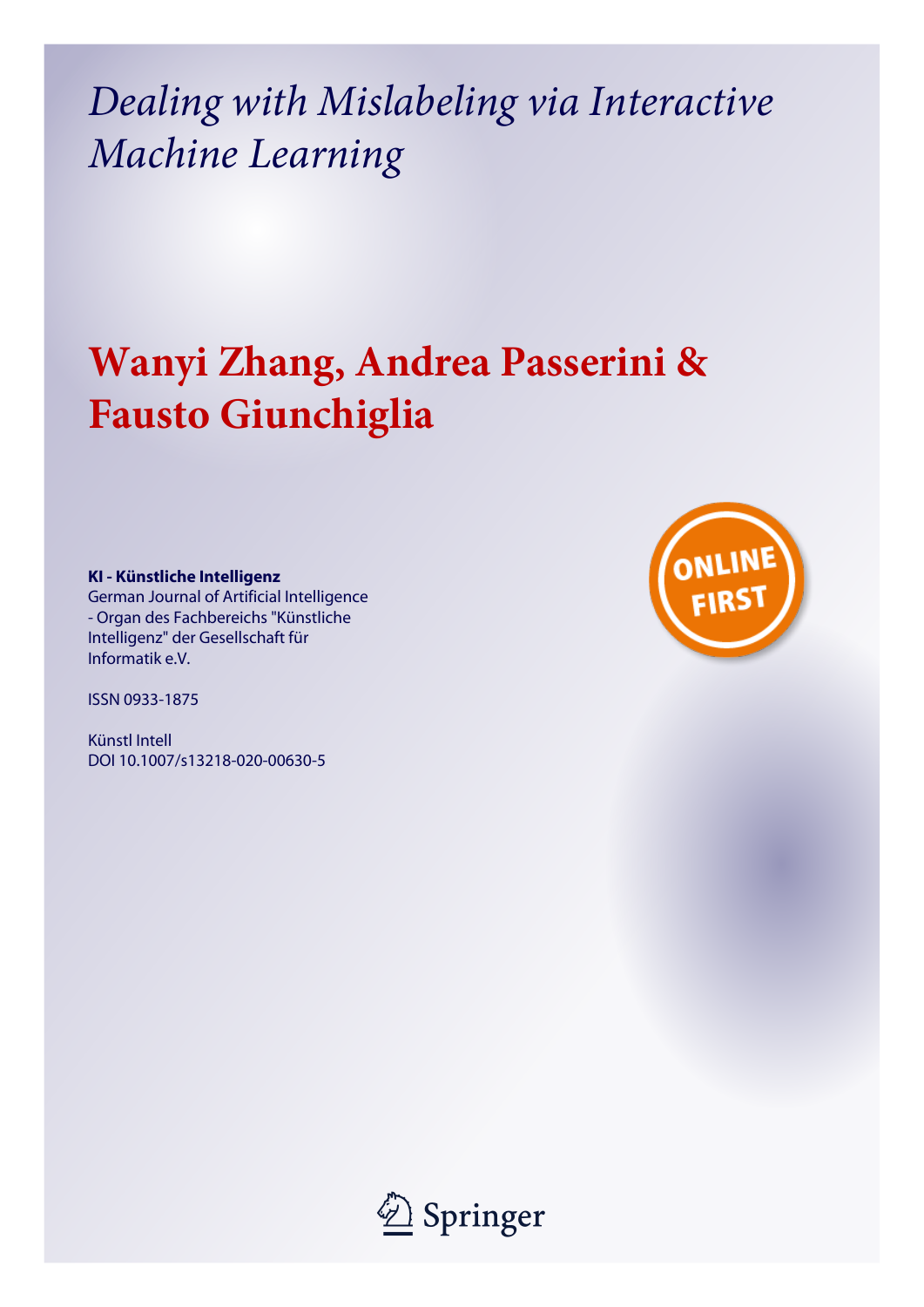**Your article is protected by copyright and all rights are held exclusively by Gesellschaft für Informatik e.V. and Springer-Verlag GmbH Germany, part of Springer Nature. This eoffprint is for personal use only and shall not be self-archived in electronic repositories. If you wish to self-archive your article, please use the accepted manuscript version for posting on your own website. You may further deposit the accepted manuscript version in any repository, provided it is only made publicly available 12 months after official publication or later and provided acknowledgement is given to the original source of publication and a link is inserted to the published article on Springer's website. The link must be accompanied by the following text: "The final publication is available at link.springer.com".**

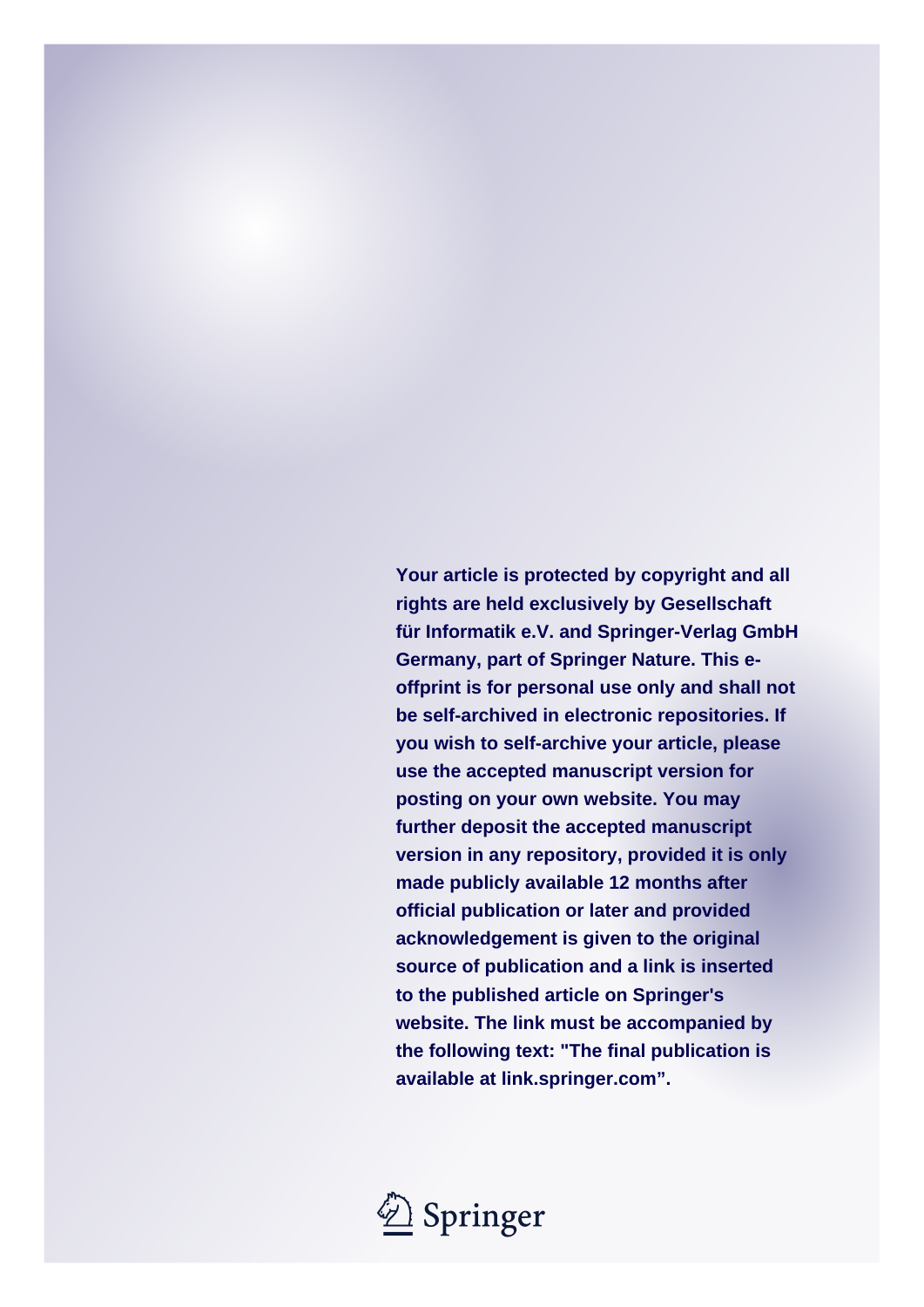**DISSERTATION AND HABILITATION ABSTRACTS**



### **Dealing with Mislabeling via Interactive Machine Learning**

**Wanyi Zhang1 · Andrea Passerini1 · Fausto Giunchiglia1**

© Gesellschaft für Informatik e.V. and Springer-Verlag GmbH Germany, part of Springer Nature 2020

#### **Abstract**

We propose an interactive machine learning framework where the machine questions the user feedback when it realizes it is inconsistent with the knowledge previously accumulated. The key idea is that the machine uses its available knowledge to check the correctness of its own and the user labeling. The proposed architecture and algorithms run through a series of modes with progressively higher confdence and features a confict resolution component. The proposed solution is tested in a project on university student life where the goal is to recognize tasks like user location and transportation mode from sensor data. The results highlight the unexpected extreme pervasiveness of annotation mistakes and the advantages provided by skeptical learning.

**Keywords** Interactive learning · Knowledge and learning · Managing annotator mistakes

#### **1 Introduction**

The performance of supervised learning algorithms crucially depends on the quality of the labeling of the data they are trained on. A perfectly labeled training set is a condition rarely met in real-world scenarios. Most modern supervised learning approaches can tolerate a small fraction of mislabelled training instances. The implicit assumption made in (even recent) mainstream machine learning and also in [\[7](#page-9-0)] is that annotators are experts. However, with the use of machine learning becoming viral, more and more applications are being developed where the tagging is provided by non-expert users. The research in social sciences provides evidence of the unreliability of people in providing correct answers when asked [[17](#page-9-1), [18\]](#page-9-2). The main motivations for this phenomenon relate to the users' response biases, e.g., conditioning, memory bias, and sometimes also unwillingness to report. The work in [\[9](#page-9-3)] provides evidence of the fact that these phenomena also apply when users are asked to tag sensor values in a pervasive system scenario. This work relates

wanyi.zhang@unitn.it Andrea Passerini andrea.passerini@unitn.it Fausto Giunchiglia fausto.giunchiglia@unitn.it

DISI, University of Trento, Trento, Italy

the response quality to cognitive bias, e.g., the inadequate recall of respondents when annotating and to carelessness, namely not putting enough attention to providing the answer, e.g., because of hurriedness.

Our work presented in this paper is part of a long-term series of experiments aimed at studying the University student life. As detailed in the evaluation section, since the beginning, it was clear that an unexpectedly high percentage of the labels provided by students was unreliable. The goal of the research described here is to minimize the efects of this overwhelming amount of mislabeling. The key idea is to design a model that allows machines to interact with user and use all its available knowledge to check the correctness of its own prediction and of the label provided by the user. By keeping track of the sequence of wrong and right answers, the machine builds a measure of confdence towards itself and the user, which is then used, in the case of a contradiction, to decide what is actually the case. In this context, by available knowledge we mean both the knowledge inductively built out of the previous learning activity and the knowledge which may come from third parties or  $\overline{\otimes}$  Wanyi Zhang  $\overline{\otimes}$  Wanyi Zhang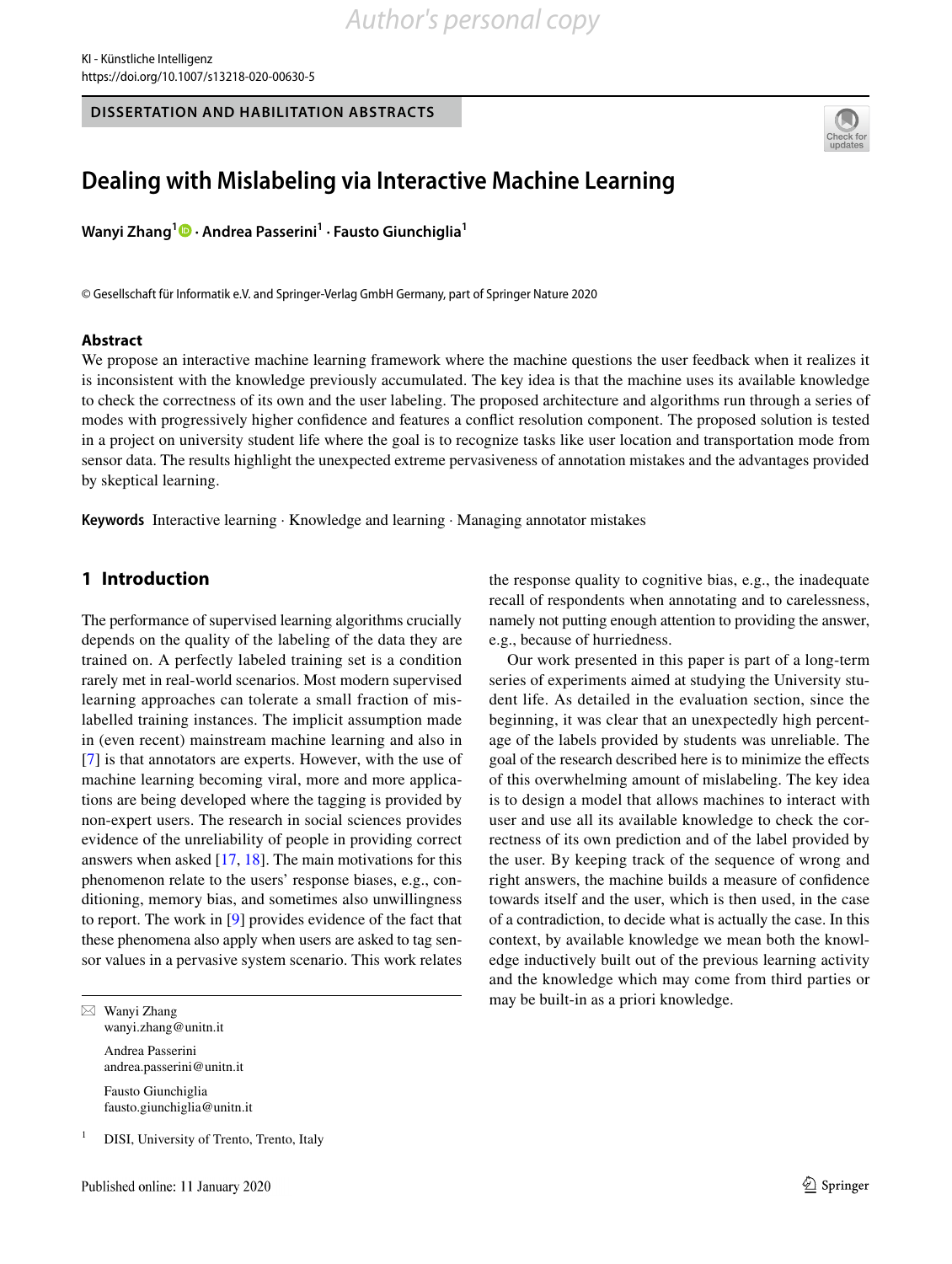#### **2 Related Work**

While traditional approaches to concept learning assume perfectly labeled training sets, most recent supervised learning techniques can tolerate a small fraction of mislabelled training instances (see for instance [[7\]](#page-9-0)). A common solution consists in designing learning models which are robust to (some) label noise [[6\]](#page-9-4). In particular, by averaging predictions of multiple learners, ensemble methods usually perform well in terms of noise robustness [\[3](#page-9-5), [12\]](#page-9-6). In this line of thought, the robustness of random forests, the ensemble method used in this paper, has recently been shown both theoretically and empirically [\[8\]](#page-9-7). Nonetheless, label noise badly affects the performance of learning algorithms [[11](#page-9-8)]. Our approach diverges from existing solutions since it involves an interactive error correction phase. This process allows tolerating a much larger amount of noise, achieving substantial improvements over the previous work.

The feld of statistical relational learning [[2](#page-9-9)] deals with the integration of symbolic and sub-symbolic approaches to learning. Frameworks like Markov Logics [\[14\]](#page-9-10), Semantic-Based Regularization [[4\]](#page-9-11) or Learning Modulo Theories [[16](#page-9-12)] combine logical rules or other types of constraints with learnable weights to encourage predictions consistent with the available knowledge. Our main diference is that we use knowledge in an interactive way to identify potential errors in user feeback, and activate a confict resolution phase to solve such controversies.

While many machine learning approaches assume an expert user, it is not the case in other areas of research, e.g., mobile crowdsensing [\[10\]](#page-9-13), where users collect and share sensed data and their annotations via their smartphones. A relevant issue here is assessing the quality of users' annotations (see [[13\]](#page-9-14) for a comprehensive review). However, the focus in these works is on gathering reliable information about locations or events of common interest among a set of users. The key diference from this work is that we focus on personal data, e.g., personal context and activities, to be used by the user herself. Thus, the quality of a user's annotation cannot be evaluated by comparing it with other annotations from the crowd (which would be very hard if not impossible, since we deal with personal data) but, rather, by comparing it with the machine's knowledge.

#### **3 The SkeL Main Algorithm**

We propose Skeptical Learning (SkeL) and implement it as a multi-layer architecture [[20\]](#page-9-15). The key intuition is that the human annotator(s) and the machine learning algorithm(s) are considered as interpretation channels that provide their own fallible perspective on what the case is in the real world.

In this section, without loss of generality, we assume that there is a single property of interest *P*, e.g., the location of the user at a certain time. We represent by  $\mathcal Y$  the set of possible values for this property.

| <b>Algorithm 1 Skeptical Learning (SKEL)</b> |                                                                                                                                                 |  |  |  |  |
|----------------------------------------------|-------------------------------------------------------------------------------------------------------------------------------------------------|--|--|--|--|
|                                              | 1: <b>procedure</b> $SKEL(\theta)$                                                                                                              |  |  |  |  |
| 2:                                           | init $\mathbf{c}^{\text{u}}=1$ , $\mathbf{c}^{\text{p}}=0$                                                                                      |  |  |  |  |
| 3:                                           | while TRAINMODE( $\mathbf{c}^{\text{p}}$ , $\mathbf{c}^{\text{u}}$ , $\theta$ ) do                                                              |  |  |  |  |
| 4:                                           | $\mathbf{x}_t =$ SENSORREADING()                                                                                                                |  |  |  |  |
| 5:                                           | $y_t = ASKUSER()$                                                                                                                               |  |  |  |  |
| 6:                                           | $\hat{y}_t = \text{PRED}(\mathbf{x}_t)$                                                                                                         |  |  |  |  |
| 7:                                           | $TRAN(\mathbf{x}_t, y_t)$                                                                                                                       |  |  |  |  |
| 8:                                           | UPDATE $(\mathbf{c}^p, \hat{y}_t, y_t)$                                                                                                         |  |  |  |  |
| 9:                                           | <b>while</b> REFINEMODE $(c^p, c^u, \theta)$ do                                                                                                 |  |  |  |  |
| 10:                                          | $\mathbf{x}_t =$ SENSORREADING()                                                                                                                |  |  |  |  |
| 11:                                          | $y_t = ASKUSER()$                                                                                                                               |  |  |  |  |
| 12:                                          | $\hat{y}_t = \text{PRED}(\mathbf{x}_t)$                                                                                                         |  |  |  |  |
| 13:                                          | SOLVECONFLICT( $\mathbf{c}^p, \mathbf{c}^u, \mathbf{x}_t, \hat{y}_t, y_t$ )                                                                     |  |  |  |  |
| 14:                                          | while True do                                                                                                                                   |  |  |  |  |
| 15:                                          | $\mathbf{x}_t =$ SENSORREADING()                                                                                                                |  |  |  |  |
| 16:                                          | $\hat{y}_t = \text{PRED}(\mathbf{x}_t)$                                                                                                         |  |  |  |  |
| 17:                                          | $\sum_{i}$ CONF $(\mathbf{x}_t, \hat{y}'_t, c^{\mathsf{p}}_{\hat{y}'_t}) \leq \theta$ then<br>if<br>min<br>$\hat{y}'_t \in$ SMERS $(\hat{y}_t)$ |  |  |  |  |
| 18:                                          | $y_t = ASKUSER()$                                                                                                                               |  |  |  |  |
| 19:                                          | SOLVECONFLICT( $\mathbf{c}^{\text{p}}, \mathbf{c}^{\text{u}}, \mathbf{x}_t, \hat{y}_t, y_t$ )                                                   |  |  |  |  |

We model SKEL as an algorithm which takes input a continuous stream of sensor data as they are stored in Stream Data Storage. The pseudocode of SkeL is reported in Algorithm 1. The algorithm can be in one of three modalities which, for simplicity, we assume are activated sequentially, namely: Train mode performed in usual supervised learning, Refne mode where it checks the quality of the user answers and, under certain conditions, it challenges them, and the Regime mode where it starts being autonomous and only queries the user for particularly ambiguous instances. The algorithm takes as input a confidence threshold of  $\theta$ . It starts by initializing the user confdence to one and the predictor confidence to zero for all classes  $(|{\bf c}^{\text{u}}| = |{\bf c}^{\text{p}}| = |{\cal Y}|$ ). Then the training phase begins. The algorithms collect sensor readings  $(\mathbf{x}_t)$  to be used as input for the predictor.

The prediction procedure PRED is implemented as a hierarchy of classifers matching the schematic knowledge (SK) ontology, which contains general knowledge about the world. There is one multiclass classifer for each internal node in the ontology (bold contour nodes in Fig. [1](#page-4-0)), discriminating between its children. Prediction starts from the root classifer and progresses down in the hierarchy following the highest scoring class at each node, until a leaf node is reached which is the class eventually predicted.

The system then asks the user for a label  $(y_t)$  to be used as ground truth. The input–output pair trains the predictor by following the TRAIN procedure. Note that thanks to the SK, the system can infer all the labels implied by that provided by the user, i.e., all those from the root to the user label. Each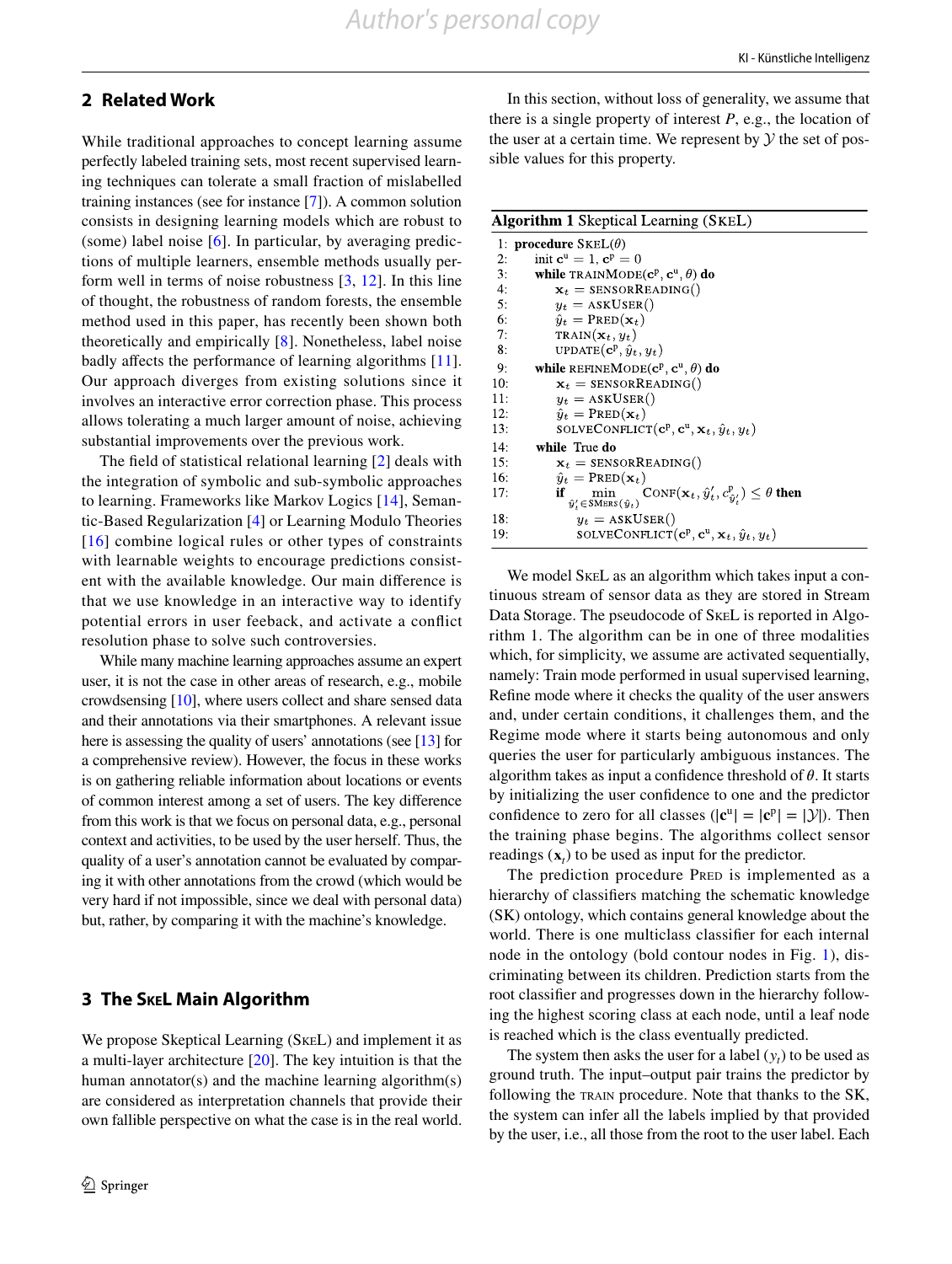

<span id="page-4-0"></span>**Fig. 1** Ontology of the labels used in the experiment. Bold contours correspond to classifiers in the PRED procedure

classifer in the path is thus retrained with the addition of its corresponding input–output pair during a TRAIN procedure.

After training, the confdence of the predictor is updated using the update procedure, receiving as input the ground truth label and the predicted one before the training step. The UPDATE procedure takes as input a confdence vector, a tentative label  $(\hat{y}_t)$  and a ground truth label  $(y_t)$ , and updates the confdence vector according to the relationship between the two labels. The new confdence vector is as a label-wise running average accuracy over the current and past predictions, for a certain window size *d*. Confdence updates are applied to all implied label pairs according to the SK, i.e., those from the root to the predicted (respectively) ground truth label.

The confidence in a prediction  $y$  for an input **x** is the product of the score of the prediction times the confdence  $c_y^{\text{p}}$  the predictor has in predicting that label:

$$
CONF(\mathbf{x}, y, c_y^p) := c_y^p \cdot f_{PARENT(y)}(\mathbf{x}, y)
$$
\n(1)

When a predicted label is compared with a user provided label, care must be taken in making a sensible comparison. The system recovers all the labels in the hierarchy up to the frst common root, i.e., the least common subsumer [[1\]](#page-9-16) and compares them instead of the original ones. Thus, for instance, in the previous example, Train implies in vehicle which is then compared to on foot as they are both children of on the move.

The system remains in training mode as long as the expected probability of contradicting the user does not exceed the threshold:

$$
\text{TRANMODE}(\mathbf{c}^{\mathbf{p}}, \mathbf{c}^{\mathbf{u}}, \theta) \\
\quad := E[\mathbb{1}(\text{CONF}(\mathbf{x}, \hat{y}, c_{\hat{y}}^{\mathbf{p}}) > c_{y}^{\mathbf{u}} \cdot \theta)] \le \theta \tag{2}
$$

where  $\mathbb{1}(\varphi)$  evaluates to one if  $\varphi$  is true and zero otherwise, and the expectation is taken over all inputs seen so far. The labels to be compared are obtained as  $(\hat{y}, y) = \text{LCS\_CHILDREN}(\text{PRED}(\mathbf{x}), y_u)$ , where  $\text{PRED}(\mathbf{x})$ , the predicted label for input  $\mathbf{x}$ ,  $y_u$  is the label provided by the user for that input, and the LCS\_CHILDREN procedure outputs a pair of implied predicted/user labels which are children of the least common subsumer. The user is contradicted when the confdence in the predicted label exceeds a factor  $\theta$  of the confidence of the user in her own label.

When the system enters the refne mode, it keeps asking the user for labels, but it starts to compare them with its own predictions. The SOLVECONFLICT procedure deals with this comparison, and will be described in detail later. The refnement stage stops when the predictor is confdent enough to stop asking for user feedback on every input, but selectively query the user on "difficult" cases. In general, it should be the user who decides when to switch modes, thus trading off system maturity and cognitive load. A simple fully automated option, similar to the one used for the train mode consists in staying in refne mode as long as the expected probability of querying the user exceeding the threshold:

REFINEMODE $(\mathbf{c}^p, \mathbf{c}^u, \theta)$ 

$$
:= E[\mathbb{1}(\text{CONF}(\mathbf{x}, \hat{y}, c^p_{\hat{y}}) \le \theta)] \ge \theta \tag{3}
$$

again with expectation taken over all inputs are seen so far. Note that given that the system has no access to the user label here, it takes a conservative approach and considers the smallest confdence among the ones of the subsumers (SMers) of its (leaf) prediction, see line 17 in Algorithm 1.

When leaving the refne mode, the system enters the regime, where it stays indefnitely. Here, the system stops asking feedback for all inputs, and an active learning strategy [[15](#page-9-17)] begins. The system queries the user only if the (minimal) confdence in a certain prediction is below the "safety" threshold  $\theta$ . If the system decides to query the user, it includes the tentative label in the query, and then behaves as in refnement mode, calling SOLVECONFLICT to deal with the comparison between the predicted and the user labels.

#### **4 The Confict Management Algorithm**

| <b>Algorithm 2</b> Procedure for solving labeling conflicts. |                                                                                                                         |  |  |  |
|--------------------------------------------------------------|-------------------------------------------------------------------------------------------------------------------------|--|--|--|
|                                                              | 1: <b>procedure</b> SOLVECONFLICT( $\mathbf{c}^{\text{p}}$ , $\mathbf{c}^{\text{u}}$ , $\mathbf{x}$ , $\hat{y}$ , $y$ ) |  |  |  |
| 2:                                                           | <b>if</b> ISCOMPATIBLE $(\hat{y}, y)$ then                                                                              |  |  |  |
| 3:                                                           | $y^* = \text{consensus}(\hat{y}, y)$                                                                                    |  |  |  |
| 4:                                                           | UPDATE $(\mathbf{c}^p, \hat{y}, y^*)$                                                                                   |  |  |  |
| 5:                                                           | UPDATE $(\mathbf{c}^{\mathrm{u}}, y, y^*)$                                                                              |  |  |  |
| 6:                                                           | else                                                                                                                    |  |  |  |
| 7:                                                           | $(\hat{y}', y') = \text{LCS\_CHILDREN}(\hat{y}, y)$                                                                     |  |  |  |
| 8:                                                           | <b>if</b> CONF( $\mathbf{x}, \hat{y}', c^{\mathsf{p}}_{\hat{u}'}) \leq c^{\mathsf{u}}_{u'} \cdot \theta$ then           |  |  |  |
| $\mathbf{Q}$                                                 | TRAIN $(f, \mathbf{x}, y)$                                                                                              |  |  |  |
| 10:                                                          | UPDATE $(\mathbf{c}^p, \hat{y}, y)$                                                                                     |  |  |  |
| 11:                                                          | else                                                                                                                    |  |  |  |
| 12:                                                          | $y^* =$ CHALLENGEUSER $(\hat{y})$                                                                                       |  |  |  |
| 13:                                                          | <b>if</b> not ISCOMPATIBLE $(\hat{y}, y^*)$ then                                                                        |  |  |  |
| 14:                                                          | $TRAN(\mathbf{x}_t, y^*)$                                                                                               |  |  |  |
| 15:                                                          | UPDATE $(\mathbf{c}^p, \hat{y}, y^*)$                                                                                   |  |  |  |
| 16:                                                          | UPDATE $(\mathbf{c}^{\mathrm{u}}, y, y^*)$                                                                              |  |  |  |

The SOLVECONFLICT procedure is described in Algorithm 2. It takes as input the predictor and user confidence vectors  $\mathbf{c}^{\mathrm{p}}$ and  $\mathbf{c}^{\mathrm{u}}$ , an input **x** with its predicted label ( $\hat{y}$ ) and the label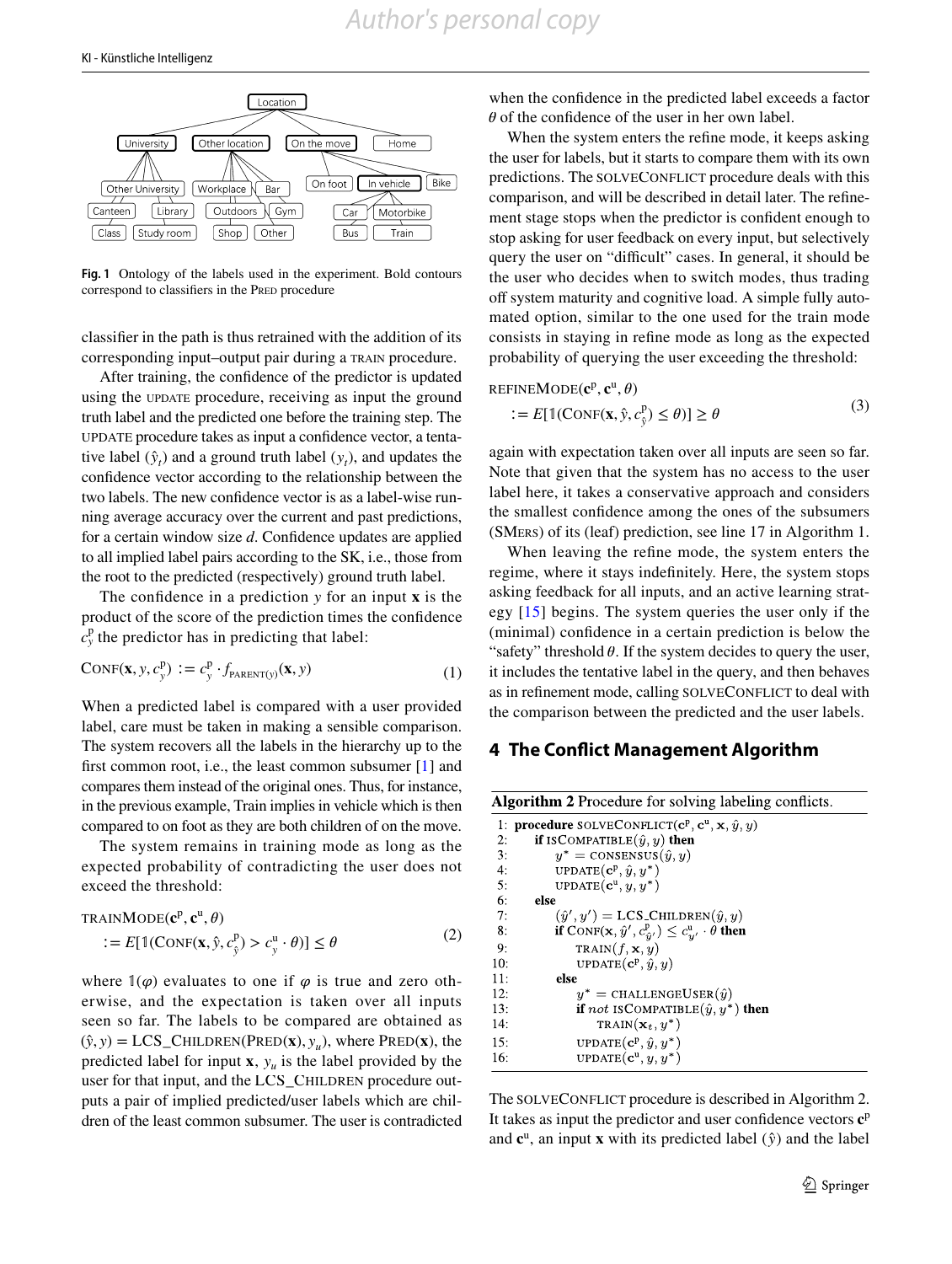given by the user (*y*). It frst compares the two labels according to the ISCOMPATIBLE procedure. As the SK encodes a subsumption hierarchy for the property of interest, the procedure returns true if the two labels are the same or if one subsumes the other. In case the labels are compatible, a consensus label is taken as the ground truth, and the predictor and user confdences are updated accordingly. A natural choice for the consensus (the one used in our experiments) is choosing the more general among the two labels.

If the two labels are not compatible, a labeling confict arises. In case the confdence of the prediction is not large enough, the user label is taken as ground truth, the predictor is retrained with this additional feedback, and its confdence is updated accordingly. Otherwise, the system contradicts the user, advocating its own prediction as the right one<sup>[1](#page-5-0)</sup>. The user is now responsible for solving the confict. She can decide to stick to her own label, realize that the machine is right and converge on the predicted one, or provide a third label as a compromise. Note that the user can, and often will because of imperfect memories, make a prudent choice and return an intermediate node of the label hierarchy rather than a leaf. As we are assuming a non-adversarial setting, and we aim at providing a support to the user rather than a replacement for her, the system eventually trusts the newly provided label (even if unchanged), which becomes the ground truth. At this point, a compatibility check is made to verify whether a retrain step is needed, and the predictor and user confdences are updated.

#### **5 Dataset**

The evaluation of the SkeL architecture presented in this paper is based on a dataset collected in an experiment which main objective was to understand the empirical gap concerning students' time allocation and academic performance. The data was collected using the i-Log mobile application [[19\]](#page-9-18) that can simultaneously acquire data from up to thirty sensors on the smarpthone, both hardware (e.g., GPS) and software (e.g., running applications). The i-Log also allows to administer time diaries to the participants asking about their activities, location and social relations at fxed time intervals. The collected answers are then used as the user's labels in the machine learning algorithms of the SkeL architecture.

Initially, 312 students who enrolled in the frst academic year of the bachelor courses active in 2016 at our University were asked to participate in this experiment. 104 students

<span id="page-5-1"></span>

| Gender      | Male       | 61.1% |
|-------------|------------|-------|
|             | Female     | 39.9% |
| Departments | Scientific | 56.9% |
|             | Humanities | 43.1% |
| Scholarship | True       | 37.5% |
|             | False      | 62.5% |
| Age         | Min        | 19    |
|             | Max        | 22    |
|             |            |       |

from this initial population fulflled the three specifc criteria that were defned: (1) to agree on sharing their socio-demographics, as shown in Table [1](#page-5-1), and other characteristics, e.g., psychological and time use related; (2) to attend lessons during the period the experiment took place in order to describe their daily behavior during a normal day at the university, and (3) to have an Android smartphone (iOS was not supported at the time the experiment was done). In the end, the fnal sample consisted of 72 students that refected the general population of freshman year students of our University in terms of gender and departments.

#### **6 Results and Evaluation**

In order to have a ground-truth independent of both the predictor and the user annotation, we focused on predicting the locations participants visited during the two weeks of the experiment, as these were easier to verify with respect to, e.g., activities. We used a hierarchy of labels from SK that accounts for both the user location and the user transportation means, as reported in Fig. [1.](#page-4-0) We computed ground-truth labels for University by using maps of University buildings. The ground-truth for user's home was identified by clustering the locations she labels as home via DBSCAN [[5](#page-9-19)] and choosing the cluster where she spends most of the time during the night. By using Google data (for users that agreed to provide them, i.e. 32 out of 72), we could also detect if the user was on the move, and whether she was on foot, by bike or in vehicle. Finally, the other location label was assigned to the cases in which none of the other three main locations was detected. Note that SkeL has no access to the information used to compute the ground truth.

The classifier for each internal node in the ontology was implemented as a random forest classifier, which is known to be robust to labeling noise. The window size for confidence computation was set to be infinite  $(d = \infty)$ . In order to achieve a reasonable trade-off between accurate training and cognitive effort for the user, the confidence parameter  $\theta$  was set to 0.2.

<span id="page-5-0"></span> $1$  In order to support its argument, the machine could provide some sort of explainable critique to the user feedback, in terms of counterexamples or evidence of inconsistencies with respect to the SK. This is a promising direction for future research.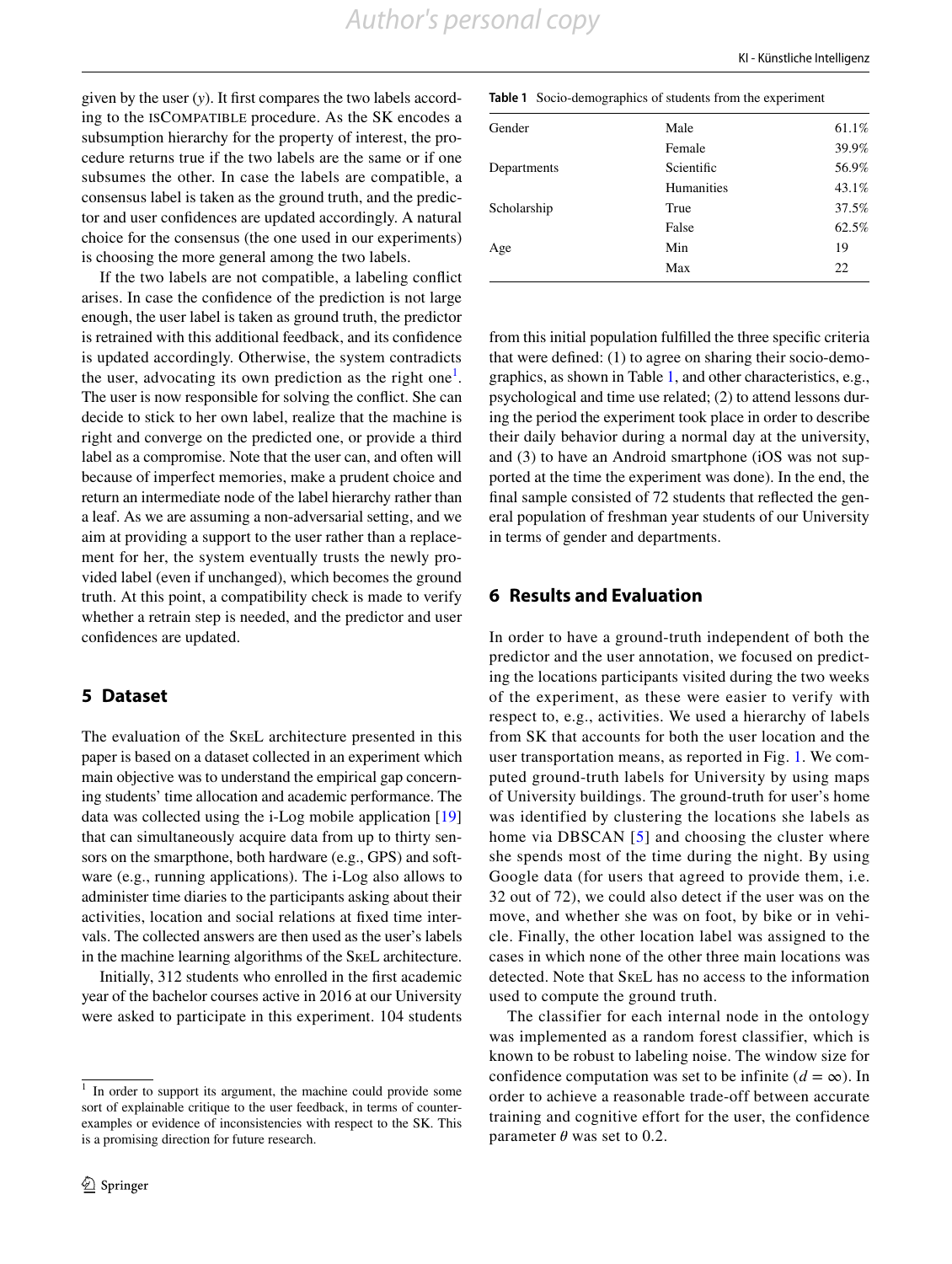

<span id="page-6-1"></span>**Fig. 2** Results averaged over users with at most 10% (left column), from 10 to 25% (middle column) and more than 25% (right column) labelling errors. First row:  $F_1$  scores on left-out data. Second row:

number of times user is contradicted. The Time axes represent the number of iterations the algorithm is going through

#### **6.1 Comparing SkeL with Three Alternative Strategies**

We compared SkeL with three alternatives:

- NonSkeL, that never contradicts the user (obtained by replacing SOLVECONFLICT with a train and update step, as happens in the training phase);
- Ignore, that simply ignores any example for which a conflict arises (obtained by removing everything from the ELSE onwards in Algorithm 2);
- BOTHER, that always contradicts the user (obtained by calling CHALLENGEUSER after all ASKUSER calls, and removing SOLVECONFLICT).

When comparing user annotations with the ground truth, we found a surprisingly high proportion of inconsistencies. Table [2](#page-6-0) shows some statistics on the percentage of users with diferent amounts of labeling noise. In order to estimate the efect of this large and very diverse proportion of labelling errors on the performance of the system, we divided the set of users in the three groups reported in the table. Figure [2](#page-6-1) reports the results of SkeL and of the three alternatives for an increasing number of iterations. Each column represents the results for a diferent group of users: at most 10% labelling errors (left), 10–25% (middle), more than 25% (right). The frst row reports  $f_1$  scores averaged over all users in the corresponding group with a number of training samples greater than 200. The score for each user is computed on a fxed test set, namely the latest 15% of the all data available for that user, which was not used for training. This score provides an estimate of the

performance of the algorithms when making predictions on future data. Note that we consider a label as correctly predicted if it is compatible with the ground-truth label, because this is the only type of reliable supervision we have access to. Results clearly indicate that our skeptical algorithm (red curve) consistently outperforms a non-skeptical alternative (blue curve). As expected, the advantage is moderate for users with a relatively small fraction of labelling errors (left fgure), and grows with the unreliability of the users, reaching a gap of 0.20 for users with more than 25% labelling errors (right fgure). Ignoring conficting cases (brown curve) is clearly not an option, as it achieves the worst performance in all cases. On the other hand, having always access to correct supervision, BOTHER (green curve) clearly achieves the highest performance. However SkeL is capable of getting reasonably close to this upper bound when enough iterations are provided, at a fraction of the cost in terms of user effort. The second row reports the number of times the user is contradicted for SkeL (red curve) and for BOTHER (green curve), for which they are simply the number of iterations. SkeL clearly contradicts more when facing increasingly unreliable users. However, the cost remains substantially lower than the one of BorHER, going from 13 (left figure) to 23% (right fgure).

<span id="page-6-0"></span>**Table 2** Percentage of users with each label noise level

| Label noise level | $~10\%$ | $10 - 25\%$ | $> 25\%$ |
|-------------------|---------|-------------|----------|
| <b>Users</b>      | 21.6%   | 51.4%       | 27.0%    |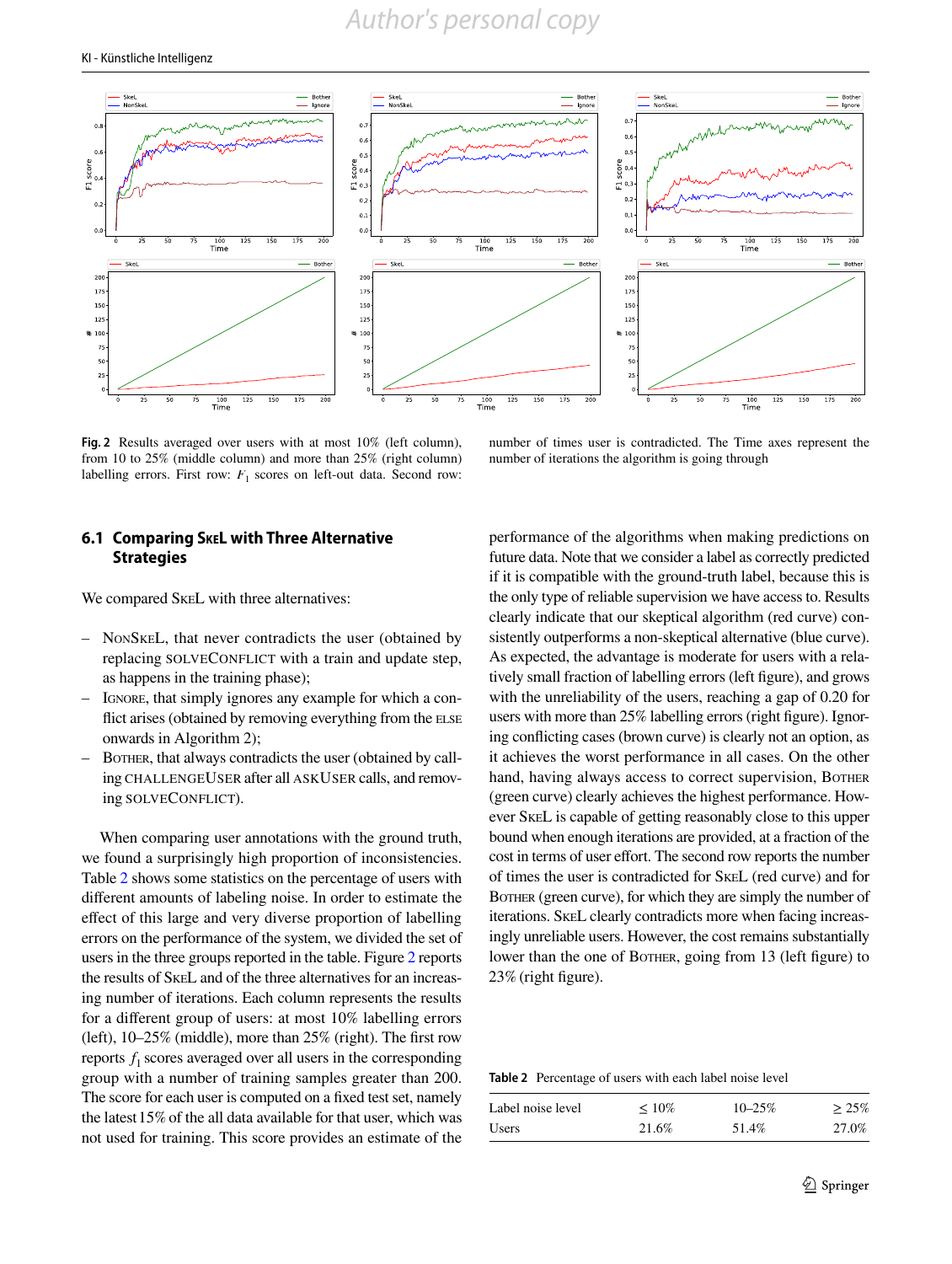## *Author's personal copy*



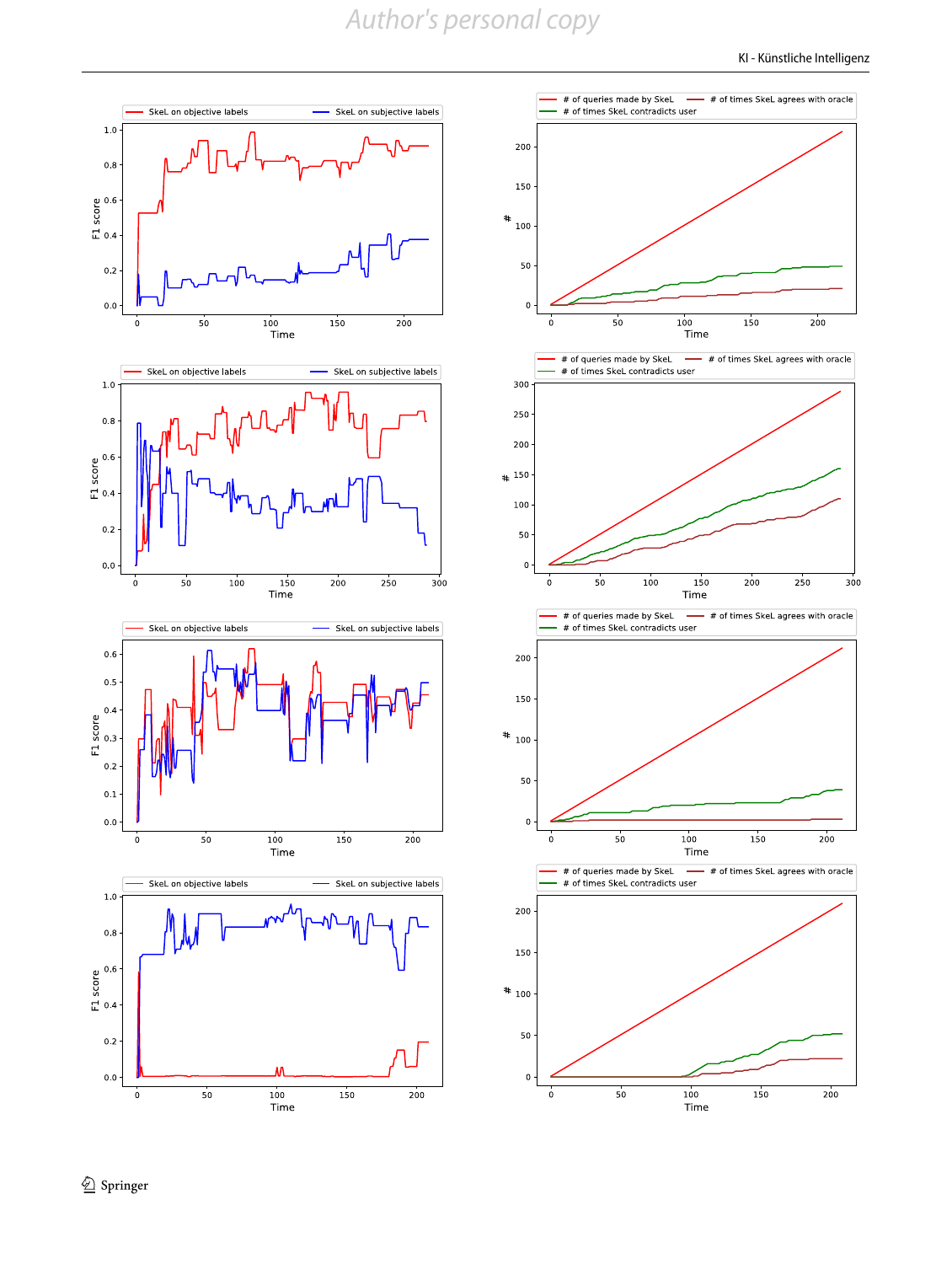<span id="page-8-0"></span>**Fig. 3** Results for four diferent prototypical users, namely an inatten-◂ tive user, a predictable user, a reliable user, and a tricksy user (from the top to the bottom). The images on the left report the  $f_1$  scores with respect to diferent labels, and the ones on the right report the information about the number of queries and the agreement with the user and the oracle

#### **6.2 Variability of Users**

The objective labels are the labels provided by the oracle and the subjective labels are the ones provided by the user. In this section, we investigate the performance of the SkeL algorithm with respect to these two types of labels. By analysing performance graphs of every single user, we can identify four diferent patterns that are related to distinct behavior patterns. Figure [3](#page-8-0) shows the results for these four prototypical users. Each row refers to a specifc user. Left figures report  $f_1$  scores with respect to the objective labels and the subjective labels. Figures on the right column report the number of queries by SkeL, the number of times when SkeL challenges the user, and the number of times when SkeL agrees with the oracle label.

- Inattentive user: The results of the first row in Fig.  $3 \text{ show}$ that the highest score is achieved by the SkeL algorithm evaluated on objective labels. This behavior can be explained in terms of an inattentive user, who often provides subjective labels that are diferent from the objective ones (diference between red and blue curves). The inconsistency of the user is also refected in the right graph of the frst row of Fig. [3](#page-8-0), showing that half of times when the user is contradicted (because there is no agreement) the predictor agrees with the oracle. This is the type of user benefts the most from SkeL algorithm. Note that the fact that SkeL manages to correct user inconsistencies indicates that the system reaches a sufficient confdence to start challenging the user, i.e., the user is a "detectable" inconsistent one.
- Predictable user: The second case is a particularly interesting one. Initially, the algorithm learns to predict subjective labels with a high accuracy (blue curve is higher than the red curve). This happens because the user is consistent in providing feedback, but her subjective labels are largely diferent from the objective ones. At a certain point, the system starts challenging the user and soon afterward (around iteration 40), the system learns to predict objective labels with an higher accuracy with respect to subjective ones. We refer to this user as "predictable". When the system receives the appropriate feedback, objective labels can be predicted with high accuracy. This is confrmed by the high number of times when the predictor and the oracle agree (brown curve with high value in the right figure). A predictable user

is thus another case in which the benefts of SkeL are substantial, even if it takes some time for the system to fgure out the discrepancy between subjective and objective labels.

- Reliable user: The third row of Fig. [3](#page-8-0) shows that, for of this user, the performance of the SkeL on objective and subjective labels are roughly the same and have similar trend. This is because the user is already reliable in providing initial feedback, as can be seen by the substantial overlap between the red and blue curves. Indeed, the user is contradicted only occasionally (green curve in the right fgure), and even rarer are the cases in which the oracle agrees with the predictor against the subjective label of the user (brown curve). This is a user for whom SkeL is not helpful, but also not harmful.
- Tricksy user: The last one is a case in which the SkeL algorithm completely fails to predict user actual behavior. The big gap between between blue and red curves shows the diference performance between subjective and objective labels. Note that the user will be contradicted only when it goes into refne or regime mode. The frst part of the green curve in the right fgure stays in zero, which means the machine stays in the train mode in the frst 90 iterations. The algorithm keeps learning from subjective labels, even when it goes into the next mode and is given the chance to question user labeling. The right fgure shows that this chance is rarely taken by the algorithm, and in few cases it discovering that prediction agrees with oracle. The user here succeeds in fooling the system by convincing it with the correctness of her own feedback.

#### **7 Conclusion**

In this paper we introduced Skeptical Learning as a paradigm for dealing with the unreliability of users when providing labels that describe their personal context. The fundamental idea is to use the available knowledge when deciding what is more reliable between the output of the machine learning algorithms and the user input, and to engage in a confict resolution phase when a controversy arises. Experimental results show the pervasiveness of mislabelling when dealing with feedback from non-expert users, and the efectiveness of Skeptical Learning in addressing the problem as compared to existing approaches to deal with noisy labels.

**Acknowledgements** This research has received funding from the European Union's Horizon 2020 FET Proactive project "WeNet–The Internet of us", Grant Agreement No: 823783.